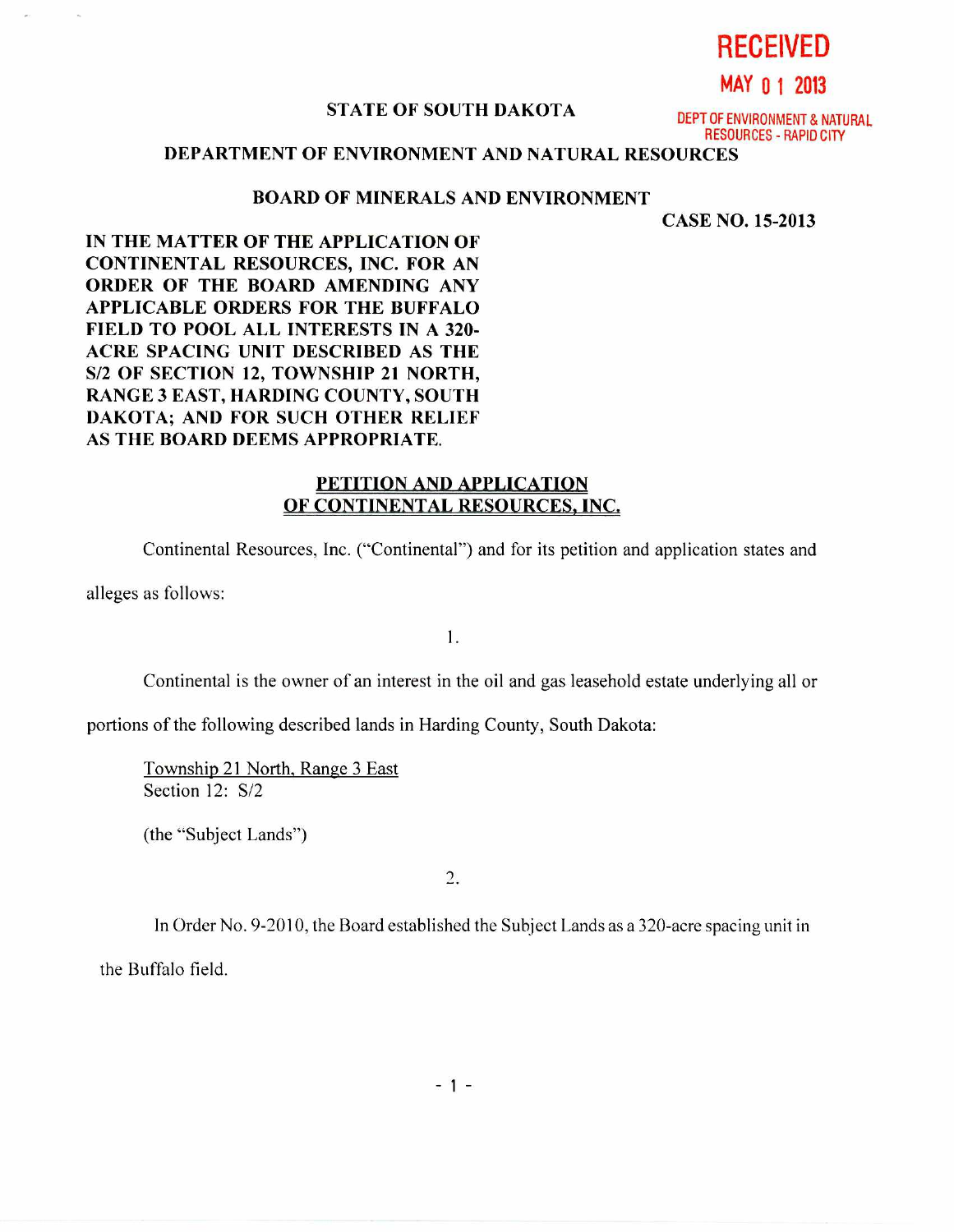That Continental hereby requests the Board designate Continental as the operator of said spacing unit.

4.

That there are both separately owned tracts and separately owned interests in the spacing unit comprised of the Subject Lands.

5.

That a voluntary pooling of the Subject Lands has not been accomplished.

6.

That Section 45-9-31 of the South Dakota Codified Laws provides as follows:

**45-9-31. Order pooling all interests in spacing unit-- Application by interested person--Notice and hearing--Terms and conditions.** In the absence of voluntary pooling, the Board of Minerals and Environment or the secretary, as applicable, upon the application of any interested person, shall enter an order pooling all interests in the spacing unit for the development and operation of the spacing unit, and for the sharing of production from the spacing unit. Each such pooling order shall be made after notice and opportunity for hearing, and shall be upon terms and conditions that are just and reasonable, and that afford to the owner of each tract or interest in the spacing unit the opportunity to recover or receive without unnecessary expense, his or her just and equitable share.

7.

That Section 45-9-32 of the South Dakota Codified Laws provides as follows:

**45-9-32. Order of Board of Minerals and Environment pooling all interests in spacing unit--Operation of well--Rights of owners to participate--Payment of expenses.** Each such pooling order shall authorize the drilling, equipping, and operation of a well on the spacing unit, shall provide who may .